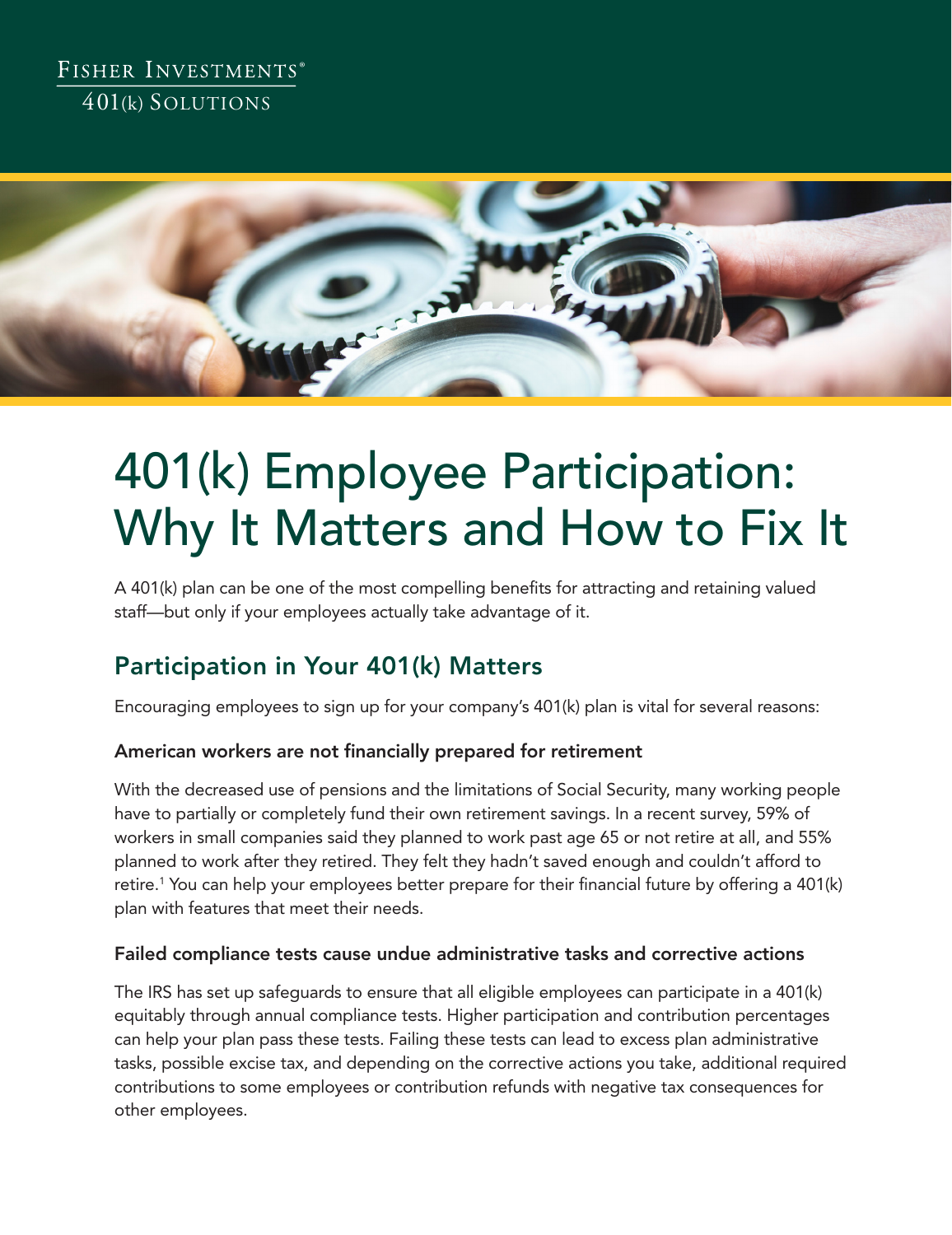#### You and your employees receive tax benefits for contributing

Your employees fund their 401(k) accounts with pre-tax dollars, which lowers the amount of their taxable salary. As an employer, your contributions to eligible employees' accounts offset your taxable income. Tax benefits are the government's way of rewarding both parties for taking on the responsibility of saving for the future.

## Change your 401(k) Plan to Increase Participation

There are a number of plan features that may motivate more employees to take advantage of your 401(k) plan. You could choose to:

Add an employer matching contribution. Since most participating employees contribute at least up to the employer match, establishing a matching contribution can encourage them to save. This can also motivate employees to stay at your business and helps prevent your competitors from luring valuable staff away from you.

Add an Automatic Enrollment feature. That way, your employees will be automatically enrolled as soon as they become eligible. They can opt out at any time, or change the amount of their contribution. Options include:

- *Automatic Contribution Arrangements*: Basic auto-enroll plans where contributions for employees who don't select any investments are placed in default investments
- *Eligible Automatic Contribution Arrangements:* Plans that mandate the automatic contribution percentage to be uniform for all participating employees
- *Qualified Automatic Contribution Arrangements:* Plans that have Safe Harbor provisions2 and automatically increase contribution amounts at specified intervals

Employees appreciate automatic enrollment because they don't have to remember to sign up when they become eligible. This feature has been shown to increase participation among staff. However, automatic enrollment may require additional time and expense for administration, and you'll have to incur the expense of any matching contributions.

Shorten or eliminate waiting periods for new employees. Your employees get an earlier start on their savings, which can help increase both their participation and appreciation of your company. Immediate participation can also aid your efforts to recruit experienced employees by allowing them to transition between jobs without a gap in saving for their retirement. However, reducing waiting periods can be cumbersome and time consuming to administer.